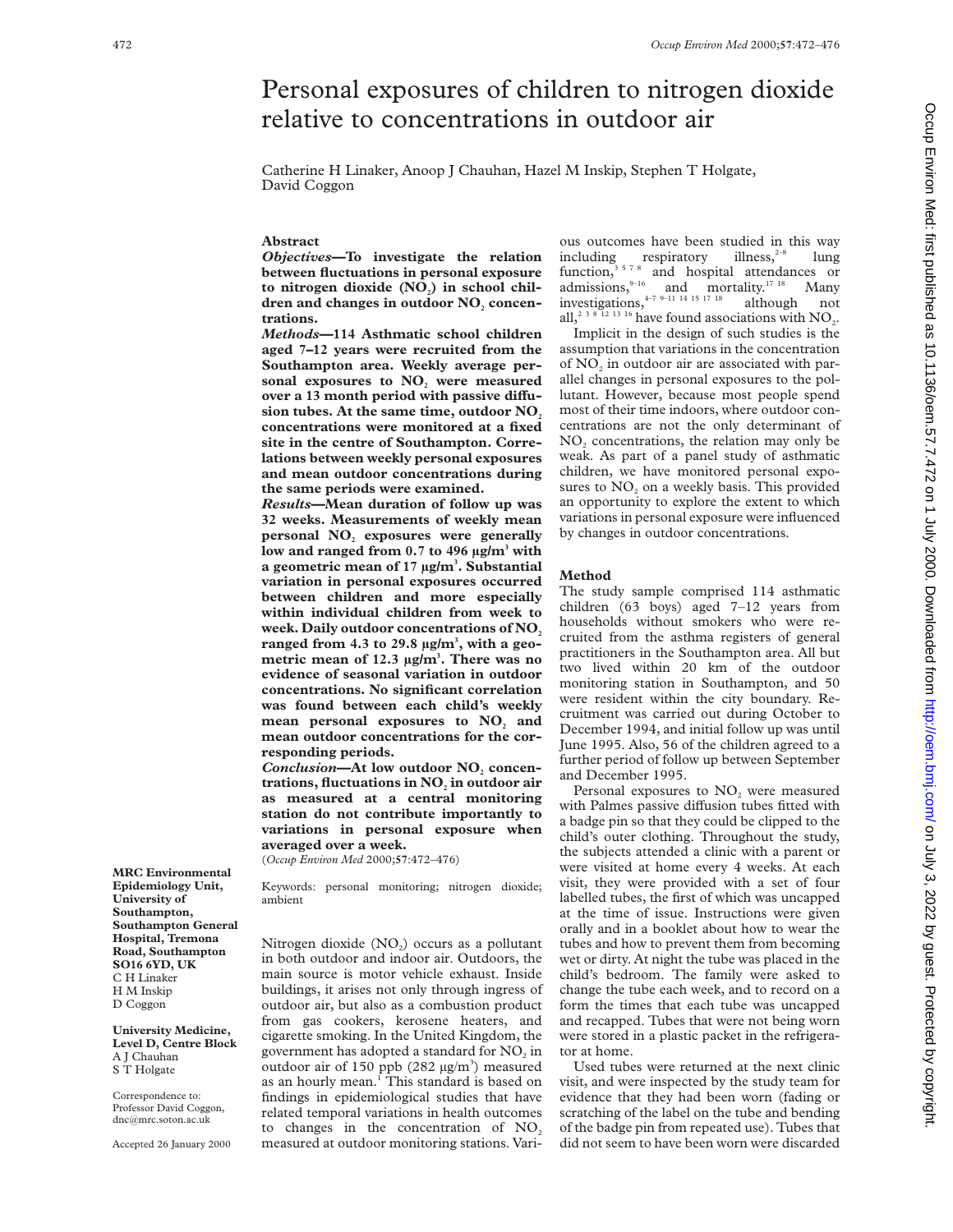

*Figure 1 Distribution of weekly mean NO2 personal exposures for each child plotted against the mean exposure for each child throughout the study.*

at this stage. At the end of data collection but before their  $NO<sub>2</sub>$  measurements were known, children were classed according to whether or not they seemed to be good compliers. This assessment was based on the evidence that tubes had been worn and on the quality of the written records that they had kept.

The Palmes tubes were supplied and analysed by Greater Manchester Scientific Services, a United Kingdom Accreditation Service (UKAS) accredited laboratory, participating in an ongoing programme of  $NO<sub>2</sub>$  quality control trials coordinated by AEA Technology, Harwell. Before being issued to children and after their return, the tubes were stored at 4°C. The analysis of  $NO<sub>2</sub>$  was by the Griess-Saltzman colorimetric method,<sup>19</sup> and was carried out in batches every 2 months. As well as the exposed tubes, a blank tube was supplied and stored with the exposed tubes, but not uncapped. The NO<sub>2</sub> concentration recorded in the blank was subtracted from each sample value in the batch. The mean  $NO<sub>2</sub>$  exposure during the period when a tube was uncapped was calculated from its NO<sub>2</sub> content (corrected for the blank) and the time for which it had been exposed. Above a concentration of 6  $\mu$ g/m<sup>3</sup> the precision of the measurement method was about 25%, but below this concentration the precision was lower.

Data on the concentrations of NO<sub>2</sub> in outdoor air were obtained from the AEA enhanced urban monitoring network station located in the centre of Southampton. Measurements were by a chemiluminescence method, and were supplied in the form of daily mean values. The method has an accuracy of  $\pm 10\% - 11\%$  and a precision of  $\pm 6.7$  $\mu$ g/m $^3.1$ 

Statistical analysis was carried out with STATA software.<sup>20</sup> We examined the variation in personal exposures within and between children, their seasonal trends, and how they varied over time relative to outdoor concentrations. Analysis of the components of variance of exposures within and between children was conducted with MLn (multi-level modelling) software, and allowed for the variable number of measurements for each child. The personal  $NO<sub>2</sub>$  measurement periods for individual subjects did not all start and finish on the same days, and therefore when we were exploring seasonality, it was not possible to derive a mean exposure across all children week by week. Instead, we calculated a daily exposure index based on each child's exposure for the week of personal monitoring in which that day fell. (If a day coincided with a change of tubes, it was assigned the value for the tube which covered the larger part of the day.) The index comprised the median and 25th and 75th percentiles of such exposures across all subjects. Serial correlation of the children's and outdoor measurements was examined, and the relation for each child between weekly mean personal exposures and the mean concentrations in outdoor air during the same measurement periods as recorded at the Southampton monitoring station was summarised by a Pearson's correlation coefficient of the logged values.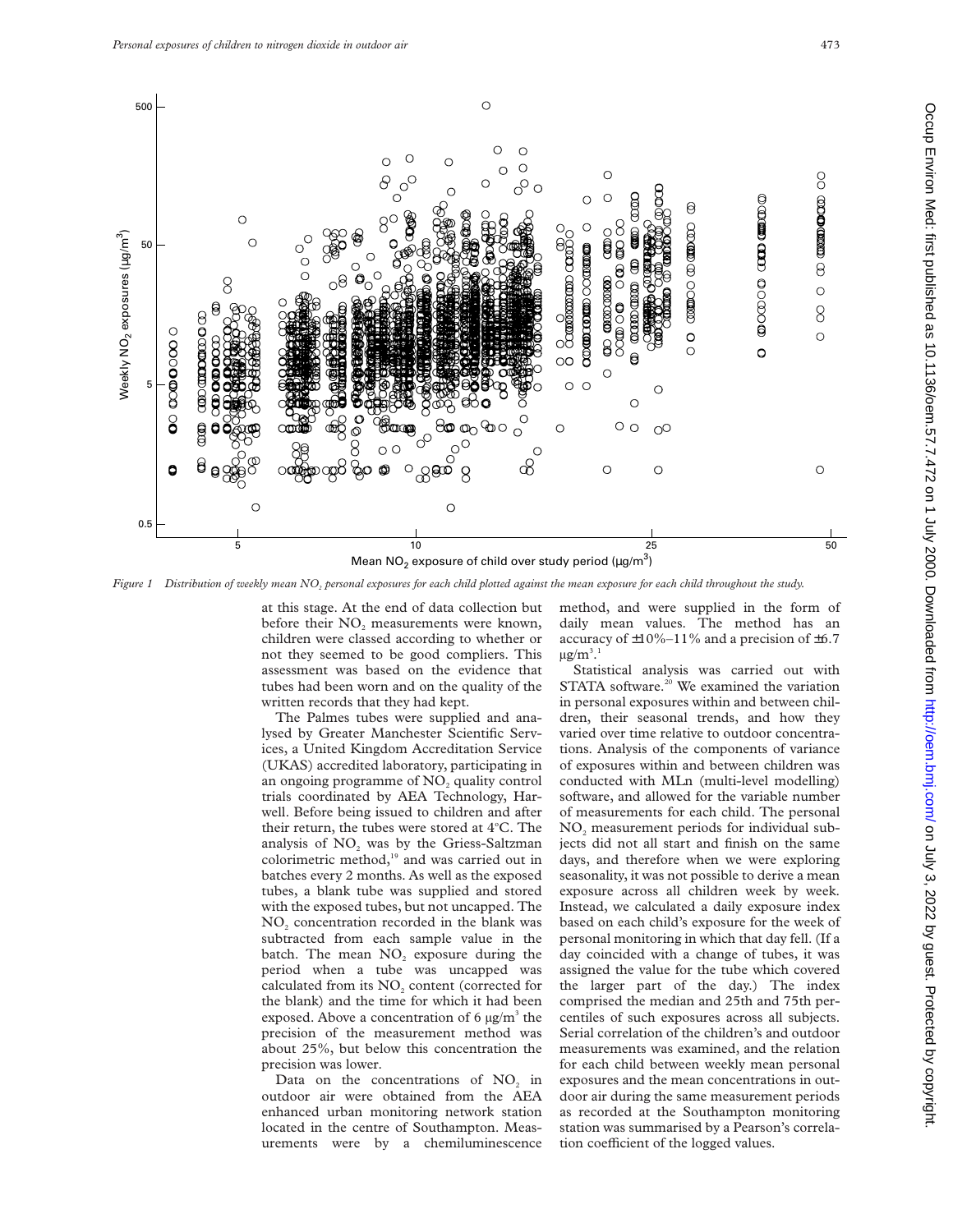

*Figure 2 Daily personal NO <sup>2</sup> exposure over the period of the study (median and 25th and 75th percentile).*

### **Results**

All of the 114 children who entered the study remained under follow up for at least 16 weeks, and 54 continued through to the end of data collection in December 1995. The mean duration of follow up was 32 weeks. On average, personal exposure measurements were 70% complete for the times that children were under observation, and only four children provided data for less than half the period that they were in the study. As well as the exclusion of Palmes tubes that did not seem to have been worn (0.5% of all tubes), some tubes had been lost or broken while in use. Twenty eight children were classed as good compliers.

Nitrogen dioxide was detectable in all the exposed tubes that were analysed. Measurements of weekly mean personal exposures to  $NO<sub>2</sub>$  ranged from 0.7 to 496  $\mu$ g/m<sup>3</sup> (median 11 µg/m<sup>3</sup>, geometric mean 17 µg/m<sup>3</sup>). Twenty one children returned at least one weekly mean exposure in excess of 100  $\mu$ g/m<sup>3</sup>, but values in this range accounted for only  $0.8\%$  (n=30) of all measurements. By contrast, 598 measurements (16.7%) were  $\leq 5 \text{ µg/m}^3$ .

Figure 1 shows the distribution of weekly mean personal NO <sup>2</sup> exposures for each child plotted against the mean exposure for the child over the whole study period. There were few outlying weekly measurements, and most of the low values ( $\leq 5 \mu g/m^3$ ) fell within the main body of data. However, personal exposures varied widely from child to child, and from week to week for each individual child. Analysis of variance (ANOVA) indicated that variation within a child accounted for more of the scatter (74%) than that between children  $(26\%)$ .

The median NO <sup>2</sup> exposures for the study sample on each day varied from 2.4 to 27.7 µg/m 3 . Values were highest at the beginning of the study, declined over the first 3 months, and thereafter showed no marked long term trend or evidence of seasonality (fig 2). The fall in exposures over the first 3 months was also found when analysis was restricted to the subset of 28 children considered to be most compliant.

Data on outdoor NO <sup>2</sup> concentrations were unavailable for 24 May to 18 June 1995 (when new equipment for measuring hydrocarbons was being installed at the monitoring station) and for 6 other days (because of technical faults). Daily mean values over the study period ranged from 4.3 to 29.8  $\mu$ g/m<sup>3</sup> with a median of  $12.8 \,\mathrm{\upmu g/m^3}$  and a geometric mean of 12.3 µg/m <sup>3</sup> (fig 3). There was no clear seasonal variation; both the maximum and minimum concentrations were recorded during May 1995. There was no evidence of consistently higher concentrations during the first 3 months of the study.

Serial correlation was assessed for each child's weekly  $NO<sub>2</sub>$  measurements and for the outdoor concentrations. Evidence for such correlation was weak; for many children and for the outdoor concentrations the serial correlation was negative, although far from significant. In the absence of serial correlation, Pearson correlation coefficients were used to examine the relation between each subject's weekly mean personal exposures to  $NO<sub>2</sub>$  and the mean outdoor concentrations during the corresponding periods. The coefficients by child ranged from –0.77 to 0.68 with a median of –0.02 (fig 4). Moreover, a similar pattern was found when the first 3 months of monitoring were ignored (range –0.8 to 0.96, median  $-0.05$ ) and when analysis was restricted to the 50 children living within Southampton city (range  $-0.77$  to 0.25, median -0.02). Correlation coefficients were also similarly distributed when analyses were confined to those children living in households that did not use gas for cooking.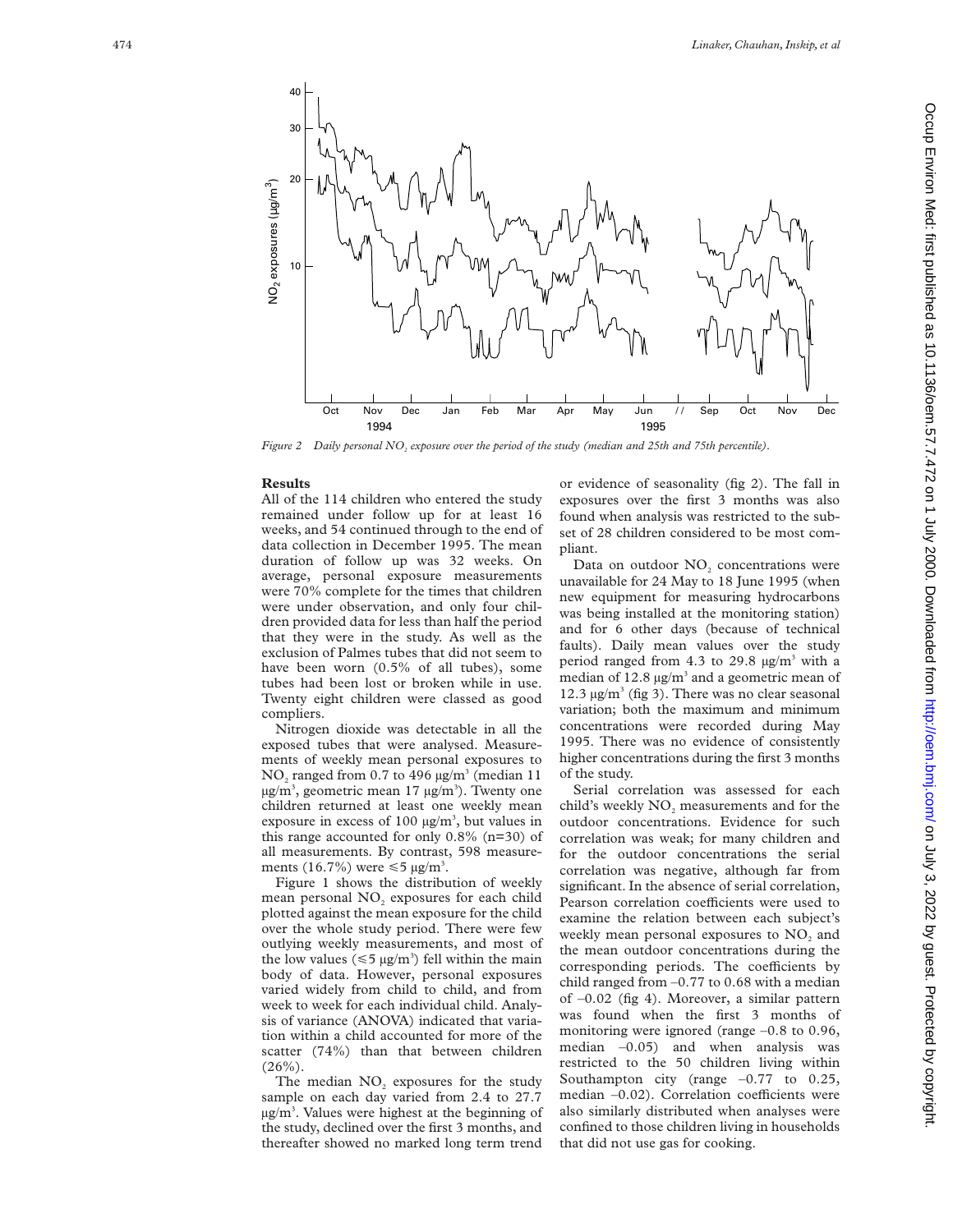

*Figure 3* Daily mean concentrations of NO<sub>2</sub> in outdoor air over the period of study.

#### **Discussion**

In this study we found major variation from week to week in children's personal exposures to  $NO<sub>2</sub>$ , but it seemed that little, if any, of this variation was determined by fluctuations in the concentration of  $NO<sub>2</sub>$  in outdoor air. The children whom we studied were selected on the basis of their history of asthma and their willingness to participate in a longitudinal investigation that was demanding of their time



*Figure 4 Correlation between personal exposures to NO<sub>2</sub> and outdoor concentrations. For each child, weekly average personal exposures to NO<sub>2</sub> were related to the mean outdoor NO2 concentration in the corresponding 7 day periods, and a correlation coeYcient was calculated. The graphs show the distribution of correlation coefficients across participants: (A) using all available data, (B) ignoring the first 3 months of personal monitoring, and (C) including the first 3 months of personal monitoring but restricted to the 50 children who lived within the city of Southampton.*

and that of their parents. However, it is unlikely that their patterns of exposure to NO<sub>2</sub> would differ importantly from those of other children living in the same locality.

All but two participants lived within 20 km of the outdoor monitoring site in Southampton, but only 50 were resident within the city boundary. The remainder all came from adjacent towns. Even when analysis was restricted to residents of the city, no important correlation between personal and outdoor NO<sub>2</sub> concentrations was apparent. This was also the case for children from homes without a major indoor NO<sub>2</sub> source, such as a gas cooker.

One advantage of focusing on a motivated group of patients was better compliance with the monitoring regime. Nevertheless, it did seem that a few Palmes tubes were not worn as instructed, and these were discarded before any analysis was carried out. Although we cannot be sure that all remaining tubes were exposed as intended, it was our impression that children and parents were conscientious in trying to follow the requirements of the study design.

Because participants attended clinics and started their NO<sub>2</sub> sampling on different days of the week, it was not possible to calculate a simple weekly mean exposure across the study sample. When exploring seasonal trends, therefore, we derived a daily exposure index based on each child's exposure over the week of monitoring in which that day fell. This is something akin to a daily running average, and does not reflect exposures on any single day. It does, however, provide an indication of longer term variations in exposure for the study sample as a group.

One remarkable feature of our findings was the decline in personal exposure measurements over the first 3 months of follow up. No corresponding trend was seen in outdoor concentrations. Nor was a similar pattern apparent in the same season 12 months later. The higher